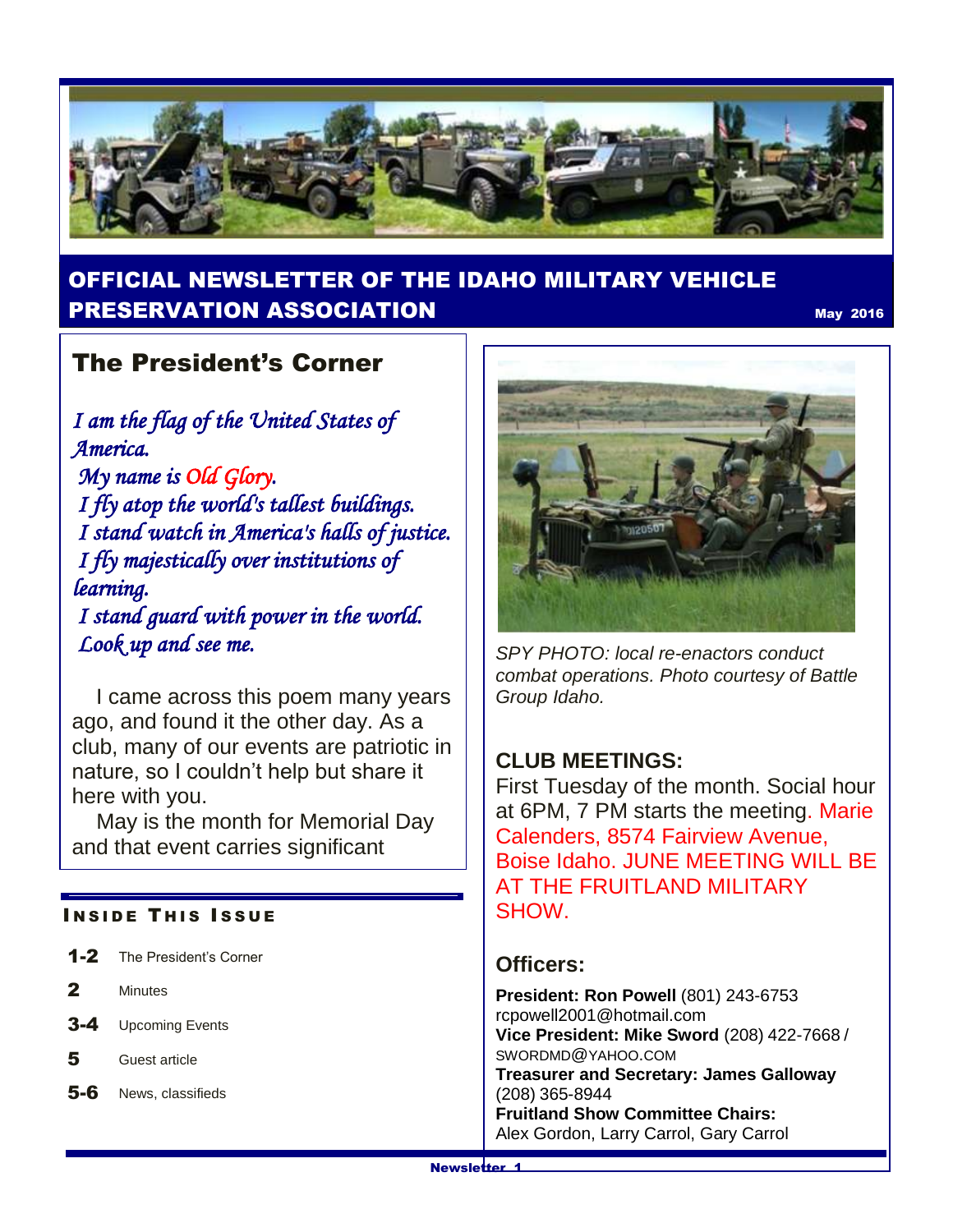meaning for me. The purpose of this day is to honor our nation's dead. I have served with several fine Americans who have died in the service of our country since "911". Maybe you know someone as well. I don't at all mind that many folks spend the long weekend with family, camping, or traveling. I've done that too. But I also look forward to patriotic events, such as at Kohler Lawn, where we, as a club, will take time to "Honor", and "remember".

 On another note, I've been thinking about how we can expand our club's reach and involvement in the community. To that end I've reached out to "Battle Group Idaho", an Idaho based group of patriots who enjoy WW2 reenacting and impressions. Please welcome them at our respective events. I think our two groups are a natural fit, and can enjoy each other's company. We will see them at the Meridian Speedway, the Fruitland Show, and the Idaho Military Museum event, and hopefully others. I believe the Speedway event will help advertise our club(s), and with 5000 people in attendance, it will be fun! We plan to hang our banner from Bruce's CCKW, and I'll make sure the announcer has our information to share.

 Finally, I need to tell you that I won't be at the next meeting or the Fruitland Military Show. I have US Army Reserve obligations that take me out state. I will still be at our other events on the calendar. See you out there! -Ron P.

**Source:** 

**Poem "Old Glory" by Howard Schnauber; Fort Collins Public Library, local history archive.**

## **Last month's Club Minutes**

Detailed club minutes will be read at the meetings. We will only summarize them here. The Fruitland Show committee discussed advertising the show and printing flyers. As a reminder, **we've asked every member to share 10 flyers (or more) with your contacts**. The club T shirts are done and look great. Thank you Don Wadley making that happen.

Notes on the Gun Show: Gary and Larry set up an IMVPA table to advertise the club and sell T shirts. About 70 flyers were given out. Unfortunately the show wasn't well advertised and attendance was poor. Also no club members came to help them at the table.

-Should be move the meeting to other locations? We talked about having one in the park (think picnic), and at people's shops or homes. We may make some changes this summer! **Dick B has donated his CCKW to the club, and Alex will transport it and store it. The date to go get it is May 4 th 11AM. We need club help!**  $\frac{1}{2}$ 

#### QUOTES WORTH QUOTING

"They've got us surrounded again, the poor bastards." -- Creighton W. Abrams, Battle of the Bulge

Of the Marines on Iwo Jima, uncommon valor was a common virtue." -- Chester W. Nimitz

"God and the Soldier, we adore, in time of danger, not before. The danger passed and all things righted, God is forgotten and the Soldier slighted.

-Rudyard Kipling  $\mathbf{A}$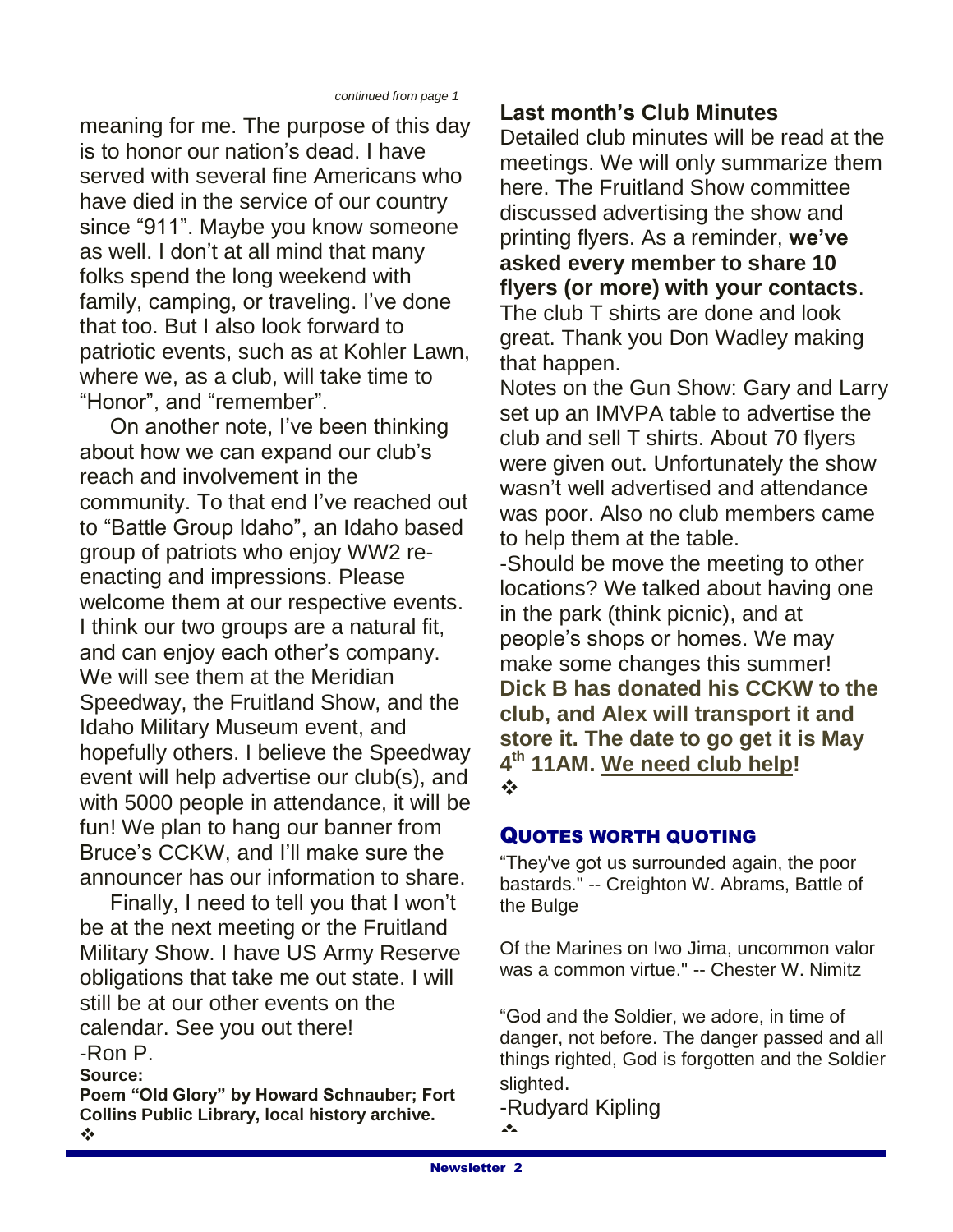#### NAMPA ARMED FORCES DAY PARADE, MAY 21<sup>ST</sup>. STARTS AT 11 AM

Meet at Gates Towing (Bruce's place) at 0900, convoy over 0930. This is a televised event. Candy cannot be thrown at this parade.

#### **MERIDIAN SPEEDWAY MAY 21ST.**

Our club will drive the American and military services colors on a "victory lap" which opens the event. Volunteers are Alex, Roy, Ron, Bruce, and Al. If you can do this, let me know ASAP! We still need one more vehicle. We stage at 5:45, and hit the track at 6:30. POC is Ron P.

#### KOHLER LAWN MAY 30TH.

We've been invited back! Monday, May 30<sup>th</sup> at Kohler Lawn Cemetery, 76 6th St N, Nampa, ID 83687. This is a club favorite. Meet at 0845 AM at Gates Towing and convoy over. The ceremony starts at 10AM and lasts an hour. From there the club has the option of going to lunch.

#### FRUITLAND MILITARY SHOW, JUNE 1-4TH.

At the Idaho Motor Pool. **This is our club annual event**. Details are available on the website, online at MVPA.com, and in the MVPA Supply Line Magazine. The flyer is online. **Members please send this flyer out to your friends and family!**

#### NORTHWEST MOTORFEST, JUNE 18-19.

Saturday and Sunday, June 18<sup>th</sup>-19<sup>th</sup> 2016. Read about it at EventBrite.com. They will issue 1 free weekend entry pass for each vehicle and person. Ron will get a weekend pass for each club member who wishes to attend. But let him know who's coming! If no one signs up ahead of time, we will cancel this. POC is Ron P.

#### IDAHO MILITARY MUSEUM SHOW, JUNE 25TH

Gowen Field Idaho Military Museum, 10AM. Yes it's been a while since we had this show but its back! It should be fun, with re-enactors present, blank firing, convoy, static displays, impressions, and it's free and open to the public.

Plan to arrive at 0930 or earlier to get set up.

#### MVPA INTERNATIONAL CONVENTION

Pleasanton California, August 11<sup>th</sup>-13th 2016. Source: MVCCnews.net

#### $4^{\text{\tiny{TH}}}$  of  $\text{\sf{JULY}}$

Star Parade. Details to be published. POC is Carrol brothers.

#### Harley Davidson Show, August 27<sup>th</sup>.

This is a park and relax kind of show. A club favorite! Start time will be published. POC is Barry McCahill.

#### CAMP DELTA AT TOWER PARK

September 19th-25th 2016 source:

http://www.mvccnews.net/event\_pages/tower\_park/tower\_park\_spring.htm

#### **7TH ANNUAL CHROME AT THE HOME, SEPT. 24TH.**

This is a park and relax kind of event. There will be a short ceremony and raffle. This event is at the Idaho State Veteran's Home in Boise. They asked for 3 vehicles. Who wants to go? POC is Ron P.

#### BOISE VETERAN'S DAY PARADE

Saturday, November  $5<sup>th</sup>$ , 2016. Source: boiseveteransdayparade.org. Our club application has been submitted. POC is Ron P. Let me know who wants to attend, with vehicle type and size.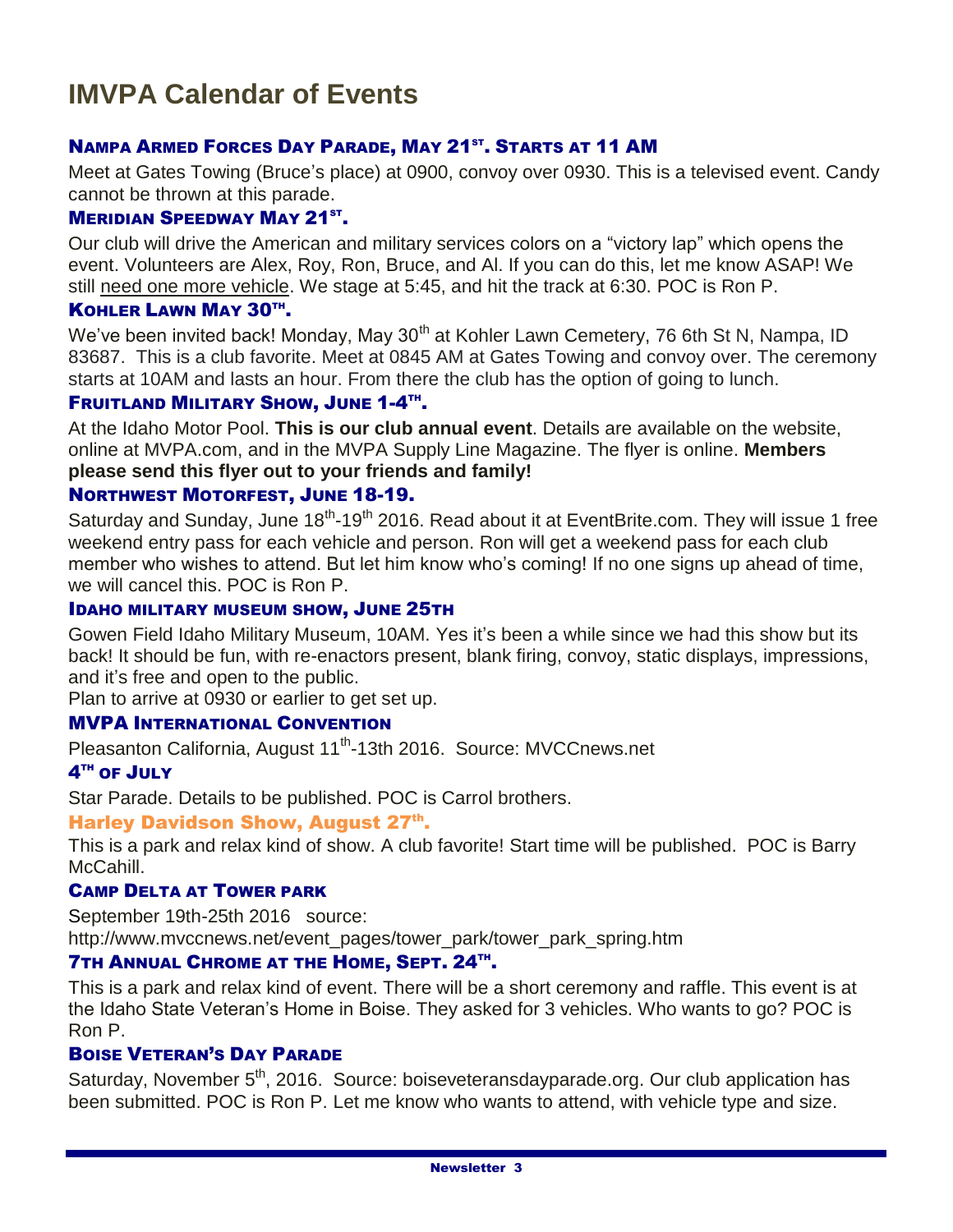## Guest Article "Battle Group Idaho" **By Devin Breach**

 Battle Group Idaho is made up of World War 2 re-enactors whom love history, and choose to keep the memories alive, so that future generations will take an interest and remember the lessons learned from the world's past as well as the present and future. We are non-political, and are focused exclusively on the history aspect of World War II. We engage in both re-enactments and living history events.

 The club focuses both on the western front and eastern front of the European theater during 1943-1945 of World War II. We focus on the fighting soldiers during the war, and do our upmost to portray them historically accurate from their weapons, uniforms, to their personal items. The club is made up of both Allied and Axis units that fought in Europe, such as the American 125th Cavalry Reconnaissance Squadron (Mechanized), 51st Highlanders, 154th Brigade 7 Bn Black Watch, Red Army RKKA, Feldgendarmerie Trupp Grossdeutchland, and the II SS-Panzer Division "Das Reich" Panzer-Grenadier Regiment IV "Der Führer."

 The club participates in a variety of events from public educational displays, to full blown nonpublic tactical events where the best unit wins, as we try to out fight fellow rival units within the club as well as guest units from other organizations. Our club has very good camaraderie among club members as we share our passion for World War II history and our respect for those that fought in that world changing conflict.

 The club welcomes everyone who has a passion for World War II and is always looking to expand its membership and making new friends!! Battle Group Idaho is very excited to meet and mingle with the Idaho Military Vehicle Association at upcoming events and share our two clubs passion for history!



Editors note: see more at battlegroupidaho.com  $\frac{1}{2}$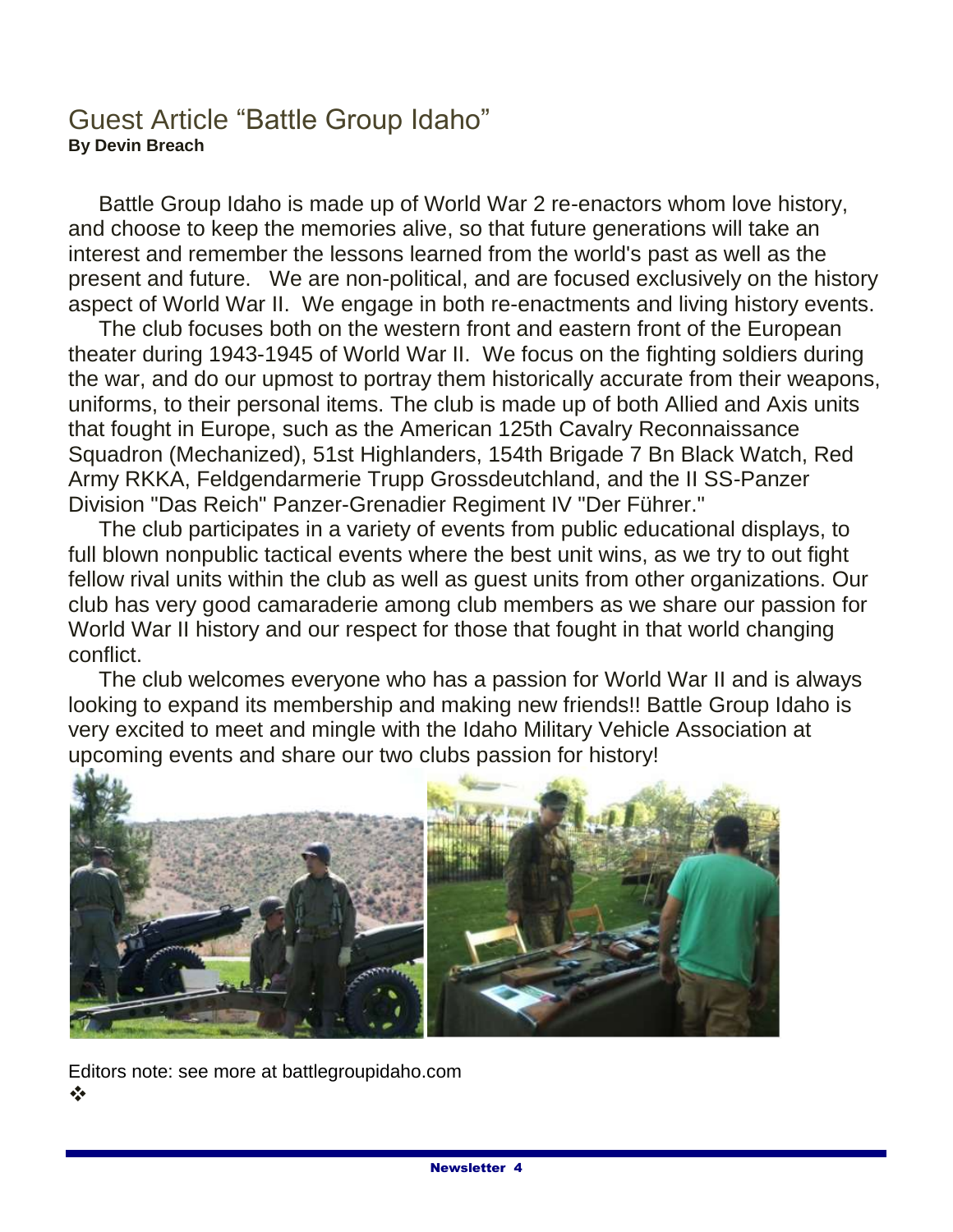### *It was in the news…*



**Photo above**: Anyone seen my radiator? We went over to Al's place on Saturday and pulled his radiator out. The leak was just too much to ignore. Meanwhile we snapped a photo of Al while he shared pictures of his aircrew back when he was in the Navy. We got it fixed at Radiator King in Boise. Now we got to get it back in before the event at Meridian Speedway! The M38 is supposed to carry the US Navy flag!



**Photo above:** The Carrol brothers planned, set up, and attended the gun show on behalf of the IMVPA with the purpose of selling shirts, handing out flyers, and advertising the IMVPA and the military show in Fruitland. When you see these guys, please thank them for all of their hard work.

#### $\frac{1}{2}$

### **CLASSIFIED ADS**

**Raffle**. Boise Valley POW/MIA Corporation are raffling off a Kimber Pro Carry 2 1911 .45 pistol. Tickets are \$10. Winners will be announced at the 7<sup>th</sup> Annual Chrome at the Home event on 9/24/2016. You need not be present to win. All money collected will go to support the Idaho State Veteran's Home and National League of POW/MIA families. More Information call 208-867-9105 or E-mail: sgt.at.arms@bvpowmia.org